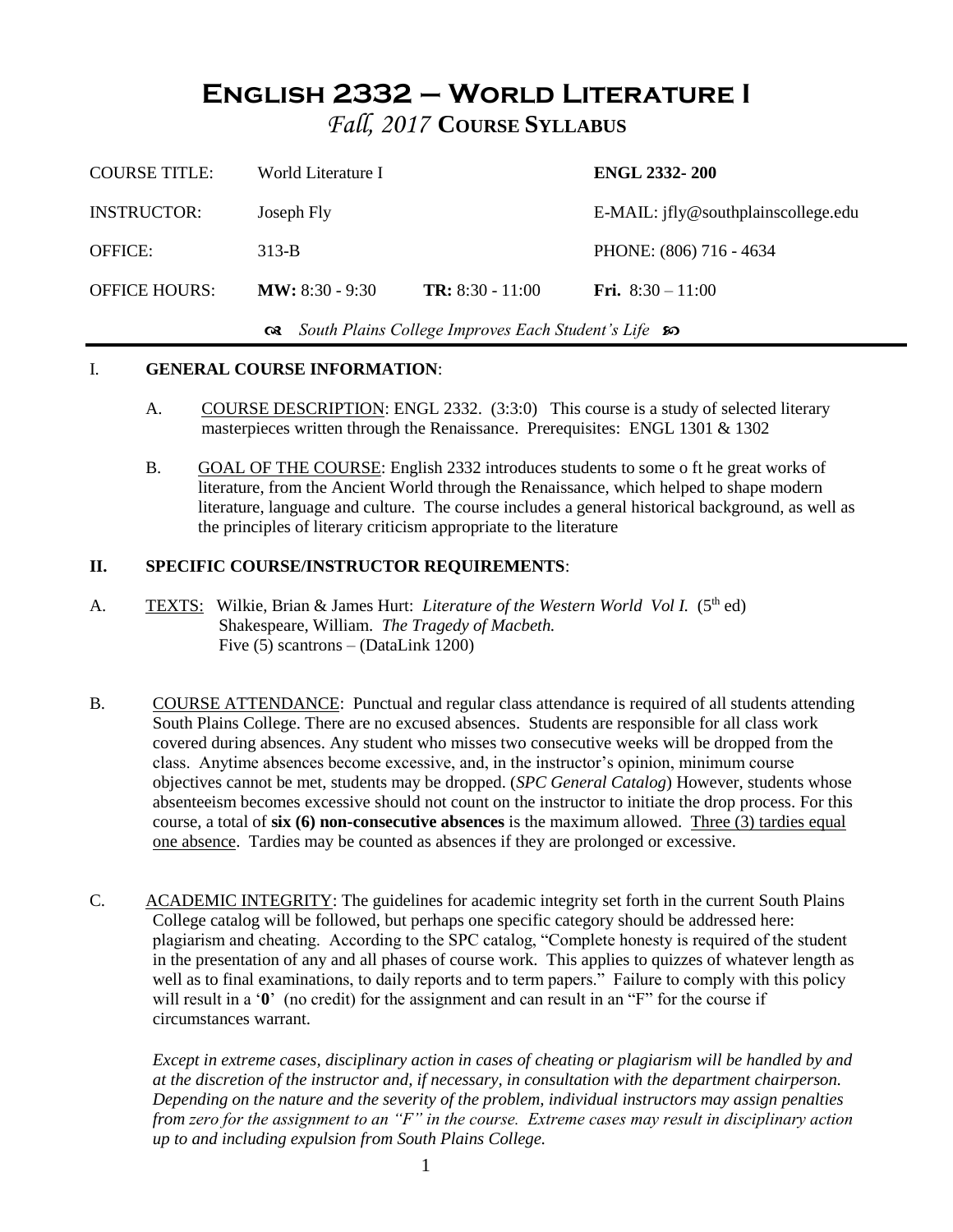D. GRADING POLICY: Final course grades will be calculated using the following percentages:

| 3 major exams @ 10% each         | 30%  |
|----------------------------------|------|
| 3 research papers @ 10% each 30% |      |
| Daily quizzes @ 1% each          | 10\% |
| Participation                    | 10%  |
| Final Exam                       | 20%  |

| <b>GRADING SCALE:</b> | $100-90=A$     | Superior      |
|-----------------------|----------------|---------------|
|                       | $89 - 80 = B$  | Above average |
|                       | $79 - 70 = C$  | Average       |
|                       | $69-60=$ D     | Poor          |
|                       | below $60 = F$ | Unacceptable  |
|                       |                |               |

*progress/repeat = PR (The PR grade will reflect satisfactory attendance, class participation, attitude, and effort throughout the semester. Effort in the class is considered to be completion of each assignment and documented use of on-going assistance from the instructor and the Student Assistance Center. Absences cannot exceed the equivalent of one week of class.)*

F. ASSIGNMENTS/MAKE-UP TEST POLICY: All writing assignments must be completed and turned in no later than the assigned due date.

- Late papers are not accepted.
- Daily quizzes cannot be made up.
- **-** Major tests should be made up as soon as reasonably possible.

#### G. STUDENT RESPONSIBILITIES

- 1. Attend class and be aware of announcements made in class.
- 2. Inform instructor of late arrival immediately after class.
- 3. Complete homework early enough to seek help if needed.
- 4. Be familiar with information in the syllabus, especially attendance, grading, and test policies.
- 5. Take care of personal needs before and after class.
- 6. Keep all electronic devices (iPods, cell phones, etc.) in 'mute' or 'off' mode, and out of sight. *TEXTING DURING CLASS IS ESPECIALLY PROHIBITED.*

7. Students are expected to assist in maintaining a classroom environment which is conducive to learning. Inappropriate behavior, including but not limited to any form of distracting or offensive attire or behavior in the classroom shall result in being dropped from the class.

8. All written assignments must clearly follow the assigned topic.

H. ADA STATEMENT: "Students with disabilities, including but not limited to physical, psychiatric or learning disabilities, who wish to request accommodations in this class should notify the Special Services Office early in the semester so that the appropriate arrangements may be made. In accordance with federal law, a student requesting accommodations must provide acceptable documentation of his/her disability to the Coordinator of Special Services. For more information, call or visit the Special Services Office in Bldg 8. Phone: 716-4675 or 716-4654*. https://myspc.southplainscollege.edu/ICS/Students/FYI/*

# TEXAS LICENSE TO CARRY POLICY AT SOUTH PLAINS COLLEGE *http://www.southplainscollege.edu/campuscarry.php*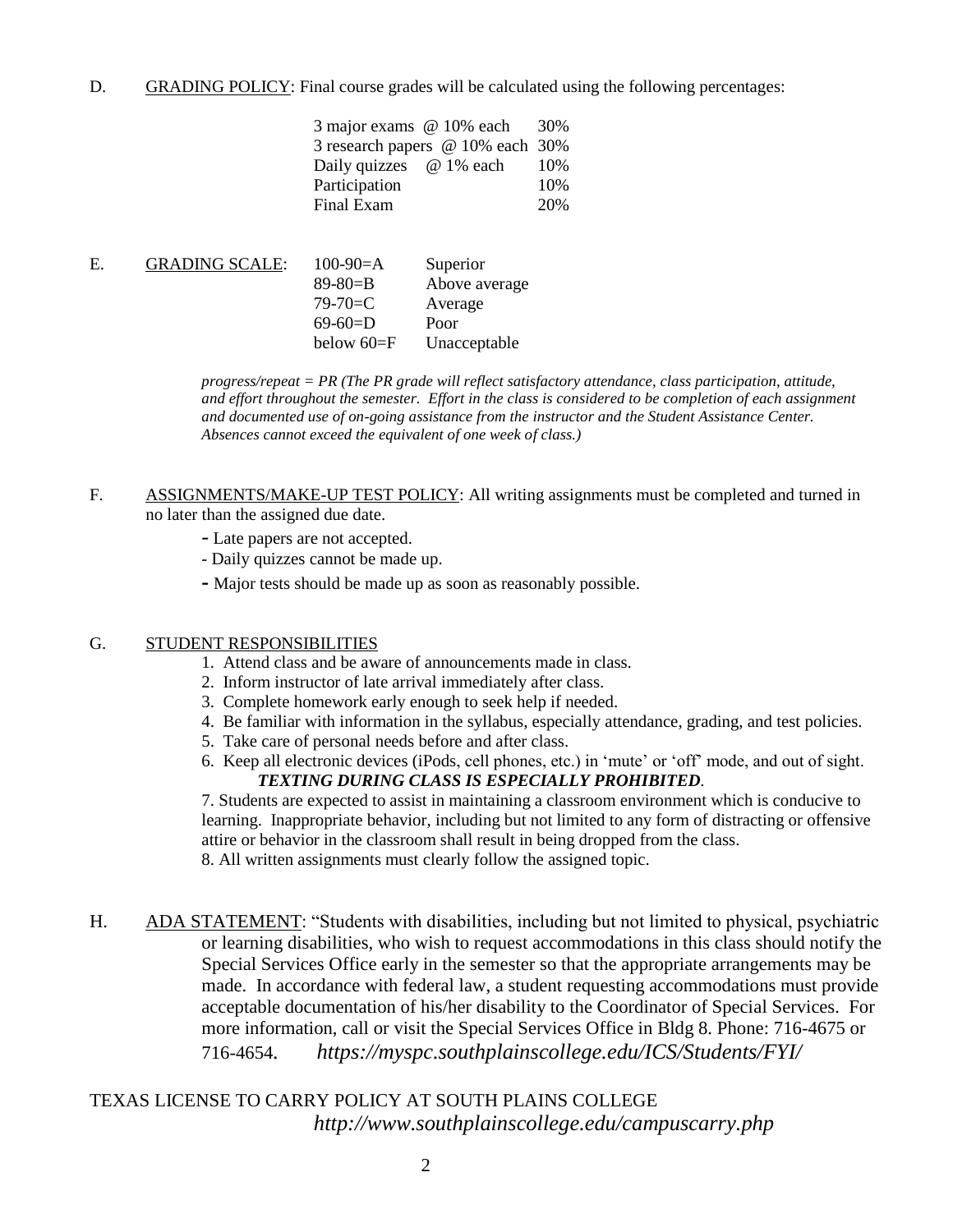## CORE OBJECTIVES**:**

- **Communications skills**—to include effective written, oral and visual communication
- **Critical thinking skills**—to include creative thinking, innovation, inquiry, and analysis, evaluation and synthesis of information
- **Teamwork**—to include the ability to consider different points of view and to work effectively with others to support a shared purpose or goal
- **Personal Responsibility**—to include the ability to connect choices, actions, and consequences to ethical decision-making.

### COURSE OBJECTIVES

*Upon successful completion of this course, a student will be able to:*

**1.** Develop and practice writing skills that are academically and professionally essential, utilizing clear, logical and concise information.

- **2.** Develop the skills necessary for writing a research paper, including:
	- a. Narrowing the focus to a manageable topic
	- b. Locating source material and taking accurate notes
	- c. Analyzing and evaluating material
	- d. Arranging and classifying material
	- e. Writing with clarity, accuracy and a sense of purpose
	- f. Correctly handling quotation and documentation.
- **3**. Critically read an array of literature and evaluate it in terms of the ideas presented.
	- a. Determine uses of standard vocabulary
	- b. Interpret an assigned reading using literary theory

**4.** Read and discuss assigned plays, including *Macbeth* and *Oedipus the King.* Demonstrate a good understanding of the plot, characters and themes.

**5**. Read and discuss assigned short stories. Demonstrate a good understanding of the material, and be able to explain the story using a variety of literary theories, including economic theory, historical analysis, feminism, and deconstruction.

**6**. Read and discussed assigned poems. Demonstrate an understanding of the themes, and be able to explicate each poem using a variety of rhetorical devices, including metaphors, similes, alliteration, etc.

**7.** Complete assigned tests and demonstrate mastery of the material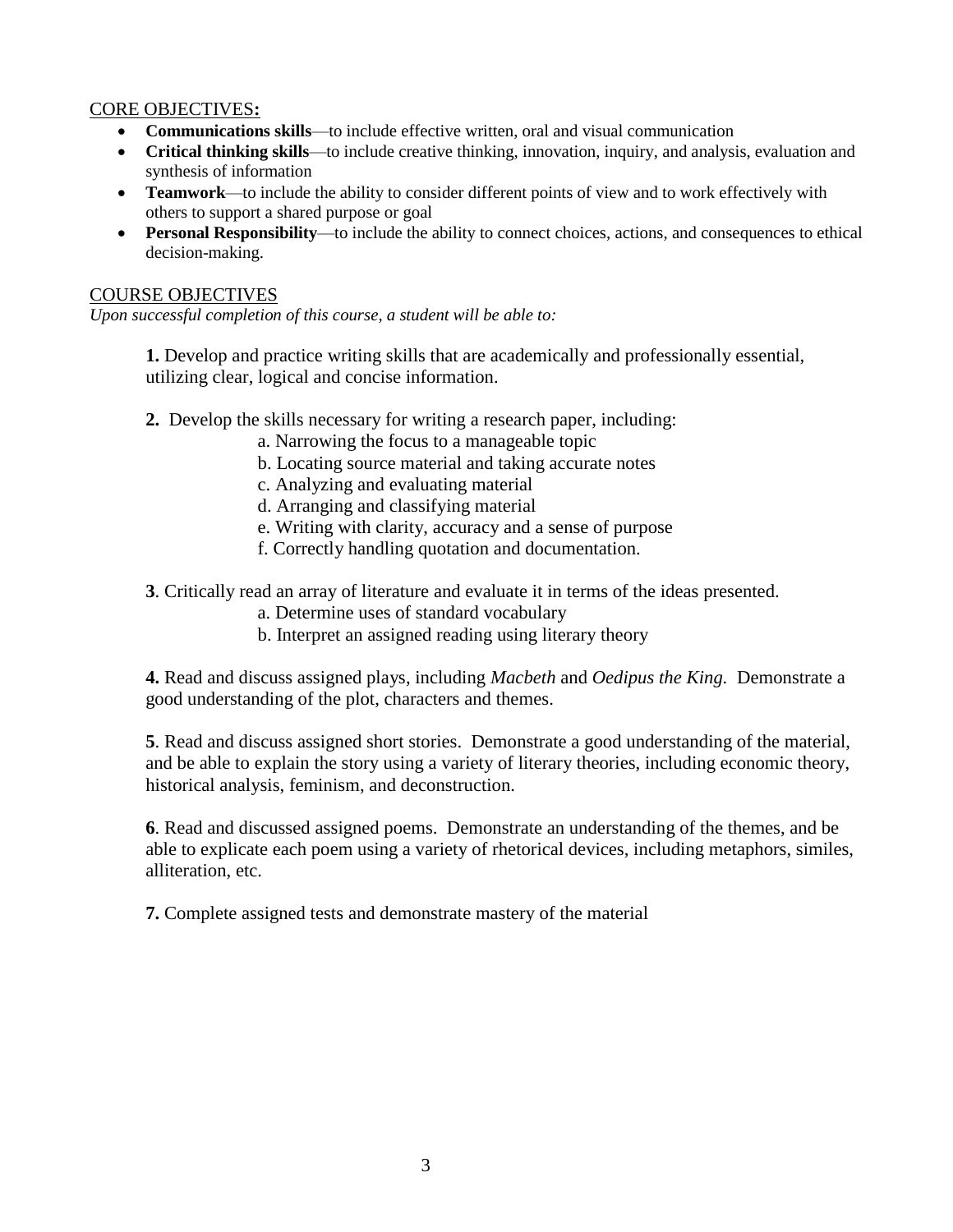# The Calendar

 $\overline{a}$ 

| <b>DATE</b>                   | <b>ASSIGNMENT</b>                                                                                | <b>PAGES</b>                        |
|-------------------------------|--------------------------------------------------------------------------------------------------|-------------------------------------|
| Tue. Aug. 29th                | Introduction to course, MLA Review                                                               |                                     |
| Thurs. Aug. $31st$            | The Ancient World<br>First Research Paper assignment<br>English Dept. Grading Standards & Rubric | $1 - 15$                            |
| Tue. Sept. 5 <sup>th</sup>    | $Gilgamesh - Introduction & Tablet I$<br>$Gilgamesh$ – Tablets II – VIII                         | $16-26$<br>$26 - 46$                |
| Thurs. Sept 7 <sup>th</sup>   | $Gilgamesh - Tables IX - XII$                                                                    | 46-64                               |
| Tue. Sept. $12th$             | The Old Testament<br>The Creation of the world                                                   | 65-68<br>68-79                      |
| Thurs. Sept. 14 <sup>th</sup> | Job<br>Psalms                                                                                    | 91-120<br>121-127                   |
| Tue. Sept. 19th               | <b>Unit Exam</b>                                                                                 |                                     |
| Thurs. Sept. $21st$           | Homer, The Odyssey<br>The Odyssey, Books I, II & III                                             | 127-130<br>273-308                  |
| Tue. Sept. 26 <sup>th</sup>   | <i>The Odyssey</i> , Books IV-VII<br>Paper I is due                                              | 309-358                             |
| Thurs. Sept. 28 <sup>th</sup> | The Odyssey, Books XXII, XXIII & XXIV<br>Aesop                                                   | 557-594<br>595-597                  |
| Tue. Oct. 3rd                 | Aeschylus<br>Sophocles, Oedipus the King                                                         | 612-616<br>741-791                  |
| Thurs. Oct. 5 <sup>th</sup>   | Oedipus the King                                                                                 | 743-765                             |
| Tue. Oct. 10 <sup>th</sup>    | Euripides                                                                                        | 839-843                             |
| Thurs. Oct. 12 <sup>th</sup>  | Greek and Latin Lyric Poetry<br>Sappho, poems 30, 34, 37<br>Horace                               | 1138-1140<br>1141-1143<br>1167-1178 |
| Tue. Oct. $17th$              | Plato, "The Parable of the Cave"                                                                 | 1197-1200                           |
| Thurs. Oct. 19 <sup>th</sup>  | <b>Unit Exam</b>                                                                                 |                                     |